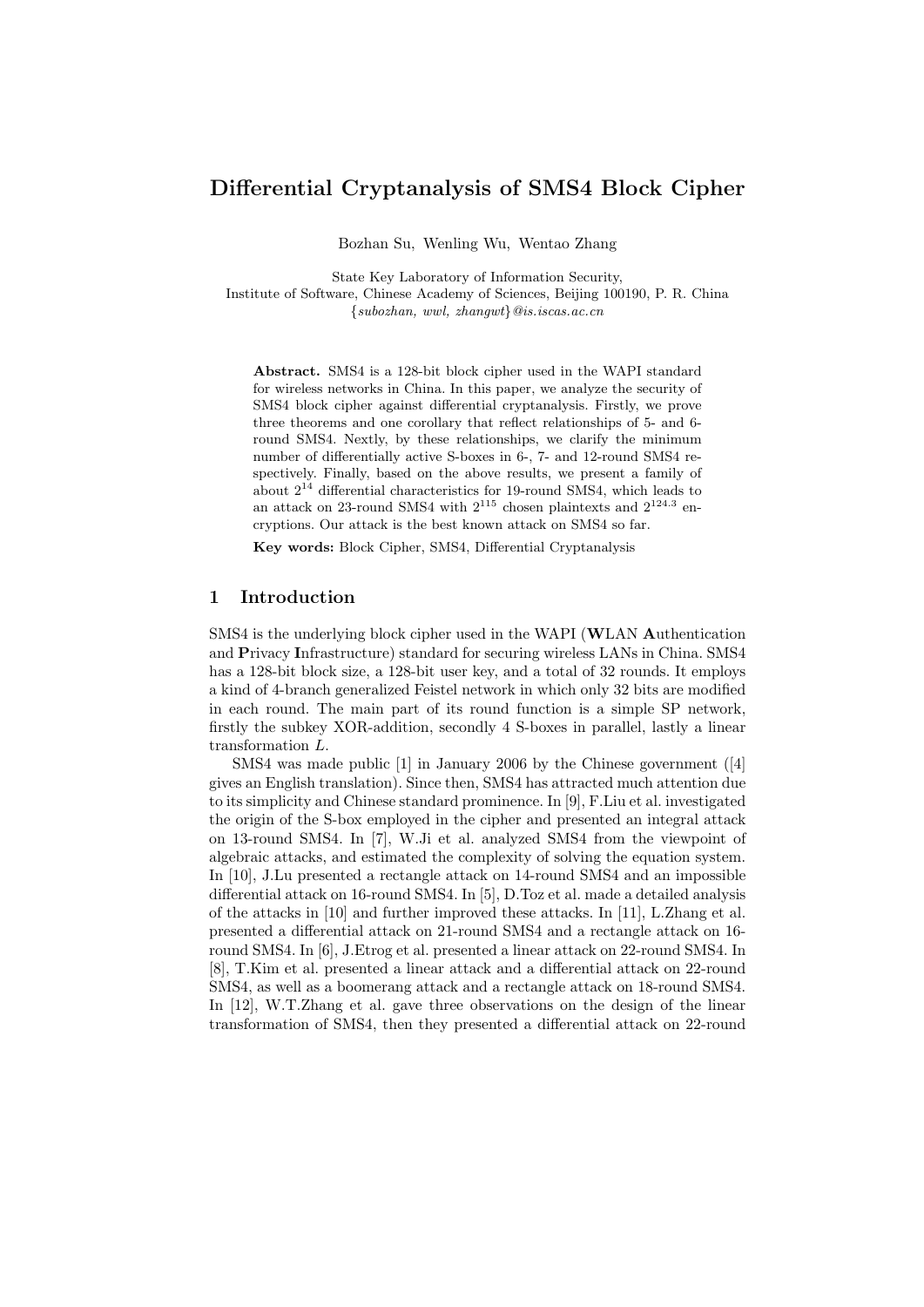SMS4, which was an improvement of the previous work due to L.Zhang et al. [11] and T.Kim et al. [8]. Among the previous cryptanalytic work on SMS4, the best two distinguishers are as follows: One is an 18-round differential characteristic with a probability of  $2^{-114}$ ; The other is an 18-round linear approximation with a bias of 2<sup>−</sup>56.<sup>2</sup> . Both of these distinguishers can be used to attack up to 22-round SMS4 [6, 12].

In this paper, we make a more comprehensive study of the security of SMS4 against differential cryptanalysis. Here are our main results: (1) We give a clarification of the minimum number of differential active S-boxes for 6-, 7- and 12-round SMS4 respectively. (2) Based on the above result, we obtain a family of  $(2^7 - 1)^2$  effective differential characteristics for 19-round SMS4, one with probability  $2^{-124}$ , 254 with probability  $2^{-125}$  each, and all the others with probability  $2^{-126}$  each. Then, we present a differential attack on 23-round SMS4 using the newly-found 19-round distinguishers, with  $2^{115}$  chosen plaintexts and  $2^{124.3}$ encryptions. For comparison, the best previous attack on SMS4 can only reach 22 rounds.

The rest of this paper is organized as follows. Section 2 provides a description of SMS4. Section 3.1 presents four relationships among the input and output differences of the  $T$  functions in  $5-$  and  $6$ -round SMS4, which is the very important basis for our follow-up work. Sections 3.2-3.4 respectively present a clarification of the minimum number of differentially active S-boxes for 6-, 7- and 12-round SMS4. Section 4 presents a family of  $(2<sup>7</sup> - 1)<sup>2</sup>$  effective 19-round differential characteristics. Based on this family of 19-round distinguishers, Section 5 gives a differential cryptanalysis of 23-round SMS4. Finally, Section 6 summarizes this paper.

#### 2 Description of SMS4

SMS4 is a block cipher with a 128-bit block size and a 128-bit key size. Its overall structure is a kind of unbalanced Feistel network. The encryption procedure and the decryption procedure of SMS4 are identical except that the round subkeys are used in the reverse order.

#### 2.1 Notation

The following notations are used throughout this paper.

- $Z_2^{32}$  denotes the set of 32-bit words, and  $Z_2^8$  denotes the set of 8-bit bytes;
- $-$  Sbox( $\cdot$ ) is the 8 × 8 bijective S-box used in the round function F;
- $-$  ≪ i : left rotation by i bits;

 $-(X_i, X_{i+1}, X_{i+2}, X_{i+3}) \in (Z_2^{32})^4$  denotes the input of the *i*-th round, and  $RK_i$ is the corresponding 32-bit subkey in the *i*-th round ( $0 \le i \le 31$ );

 $-Prob_T(\alpha \to \beta)$  the probability that the output difference of the function T is β when the input difference is  $\alpha$  (T can be omitted when the context is clear);

− We call an S-box active if its input difference is nonzero; otherwise, we call it passive if its input difference is zero;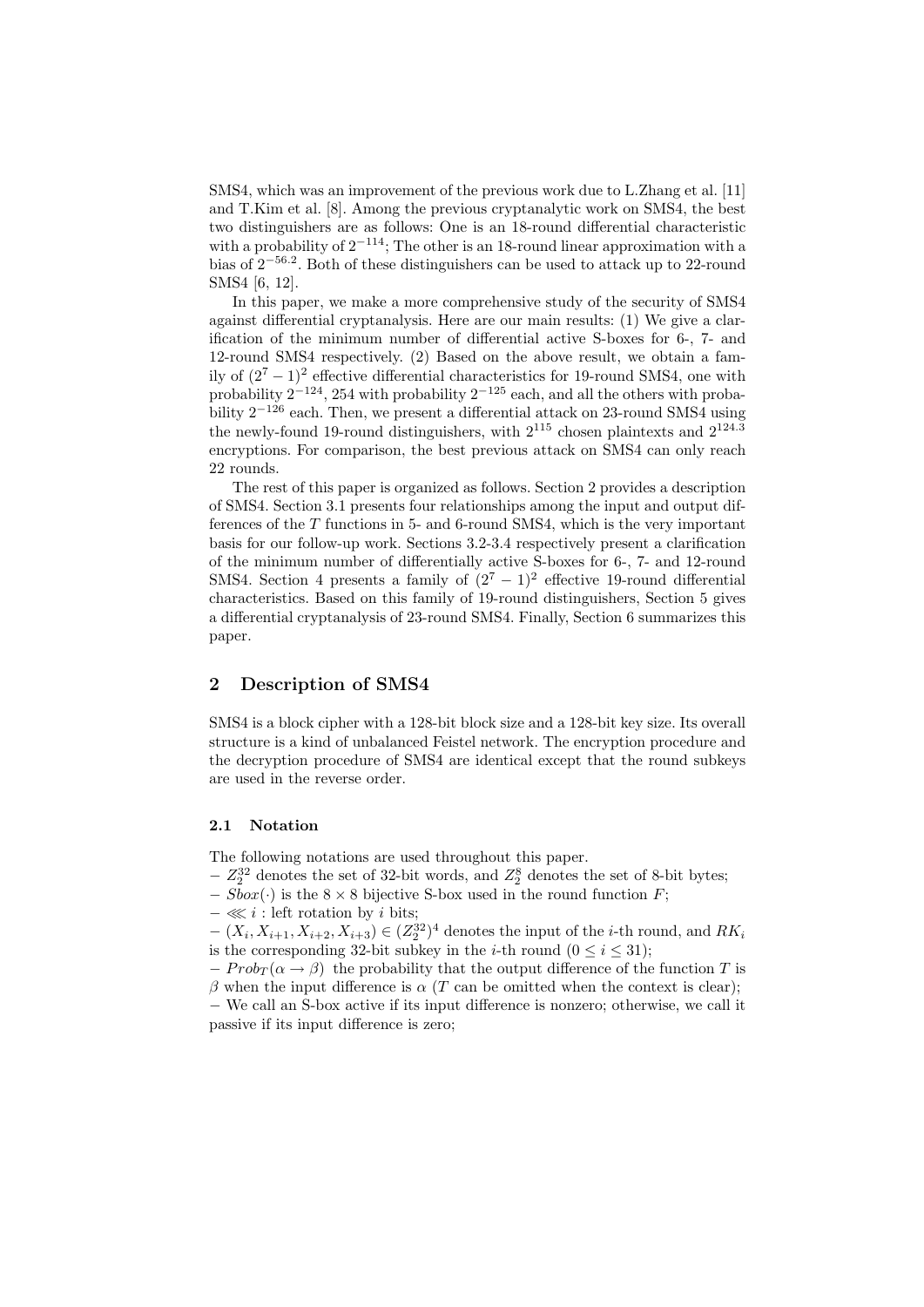− Let  $H_w(X)$  ( $X \in (Z_2^8)^4$ ) denote the number of non-zero bytes of X; − Let  $\Delta X$  denote the difference of X and  $X^*$ , in this paper,  $\Delta X = X \oplus X^*$ .



Fig. 1. The i-th round of SMS4

#### 2.2 Encryption Procedure of SMS4

Let  $(X_0, X_1, X_2, X_3) \in (Z_2^{32})^4$  and  $(Y_0, Y_1, Y_2, Y_3) \in (Z_2^{32})^4$  denote the 128-bit plaintext P and the 128-bit ciphertext C respectively. Let  $RK_i \in Z_2^{32}$ ,  $(i =$  $(0, 1, 2, \ldots, 31)$  denote the round subkeys. Note that the first round is referred to Round 0.

The encryption procedure of SMS4 is as follows:

$$
X_{i+4} = F(X_i, X_{i+1}, X_{i+2}, X_{i+3}, RK_i) = X_i \oplus T(X_{i+1} \oplus X_{i+2} \oplus X_{i+3} \oplus RK_i),
$$

for  $i = 0, 1, \ldots, 31$ . In the end, the 128-bit ciphertext is generated by applying the switch transformation  $R$  to the output of Round 31:

$$
(Y_0, Y_1, Y_2, Y_3) = R(X_{32}, X_{33}, X_{34}, X_{35}) = (X_{35}, X_{34}, X_{33}, X_{32}).
$$

Specifically, the *i*-th round of SMS4 can be expressed as follows:

$$
(X_i, X_{i+1}, X_{i+2}, X_{i+3}) \longrightarrow (X_{i+1}, X_{i+2}, X_{i+3}, X_{i+4}),
$$

where  $X_{i+4} = X_i \oplus T(X_{i+1} \oplus X_{i+2} \oplus X_{i+3} \oplus RK_i)$ . The transformation T is composed of a non-linear transformation  $S$  and a linear diffusion function  $L$ , namely  $T(\cdot) = L(S(\cdot))$ . Fig. 1 depicts one round of the encryption procedure of SMS4.

The non-linear transformation  $S$  applies the same  $8 \times 8$  S-box four times in parallel to the 32-bit input. Let  $U = (u_0, u_1, u_2, u_3) \in (Z_2^8)^4$  denote the input of the transformation S, and  $V = (v_0, v_1, v_2, v_3) \in (Z_2^8)^4$  denote the corresponding output. Then the transformation  $S$  is defined as follows:

$$
V = (v_0, v_1, v_2, v_3) = S(U) = (Sbox(u_0), Sbox(u_1), Sbox(u_2), Sbox(u_3)).
$$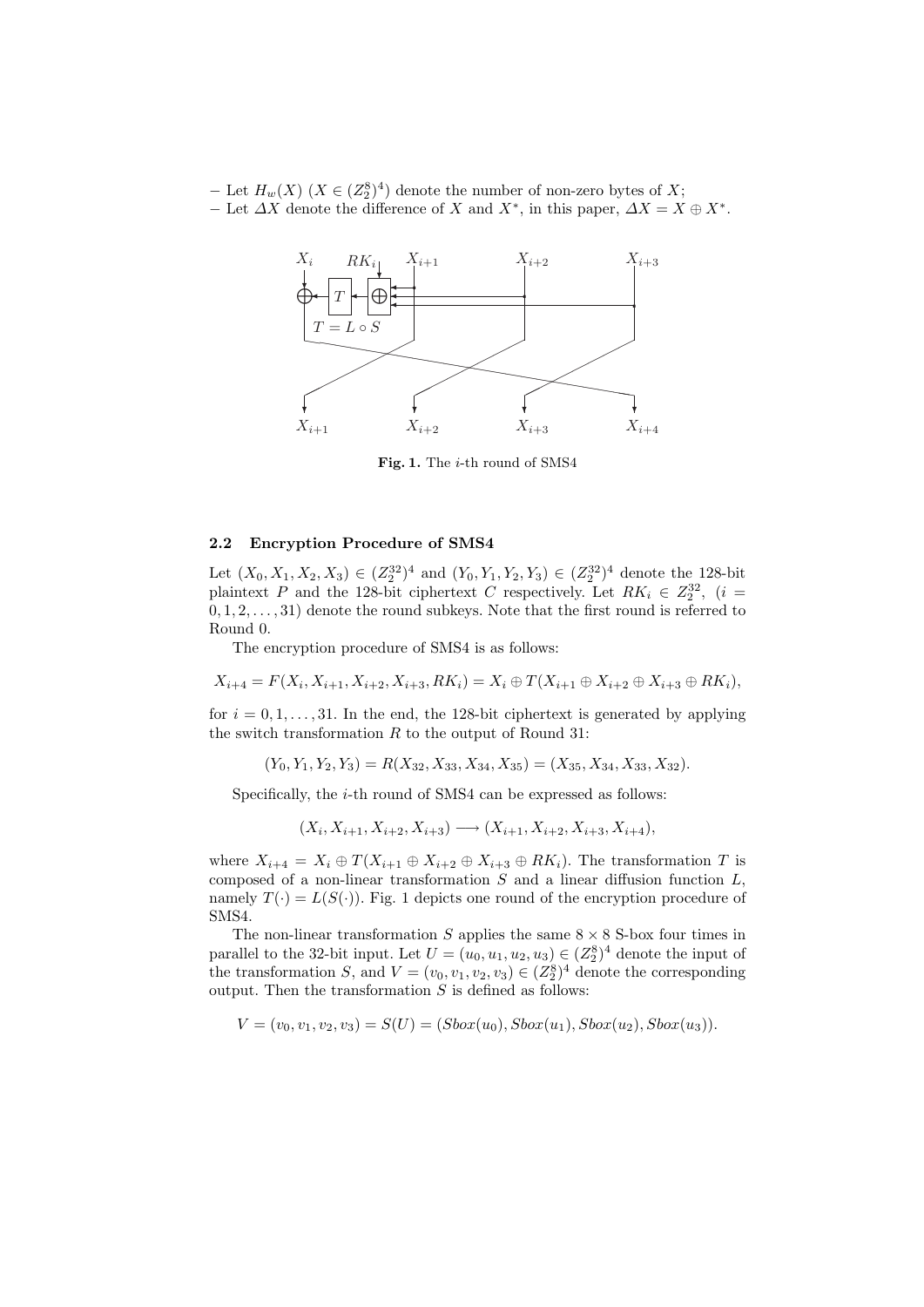The diffusion transformation  $L$  is a simple linear function whose input is the output of the transformation S. Let  $V \in Z_2^{32}$  and  $L(V) \in Z_2^{32}$  denote the input and output of  $L$  respectively. Then the linear function  $L$  is defined as follows.

$$
L(V) = V \oplus (V \lll 2) \oplus (V \lll 10) \oplus (V \lll 18) \oplus (V \lll 24).
$$

We omit the key schedule algorithm of SMS4 as it is not involved in our analysis; Interested readers can refer to [1] for details.

## 3 Minimum Number of Differentially Active S-boxes in 6-, 7- and 12-Round SMS4

Our goal is to search for the best effective differential characteristics of SMS4 (i.e., differential characteristics with probability as large as possible, yet not lower than  $2^{-128}$ ), so as to evaluate the security of SMS4 against differential cryptanalysis. It is known that the probability of differential characteristics can be evaluated by the minimum number of differentially active S-boxes and the maximal differential probability of S-boxes. For the S-box of SMS4, there exist 127 possible output differences for any nonzero input difference, of which 1 output difference occurs with probability  $2^{-6}$ , and each of the other 126 output differences occurs with probability  $2^{-7}$ . Therefore, we believe that the best differential characteristics generally have the minimum number of differentially active S-boxes for a fixed number of rounds in SMS4. In this section, we will clarify the minimum number of differentially active S-boxes in some consecutive rounds.

The overall structure of SMS4 is a kind of generalized Feistel network, which produces some relationships among different rounds. In the following, we will present two relationships of 5-round SMS4, and two relationships of 6-round SMS4. We will see later that these four relationships are very helpful for clarifying the minimum number of differential active S-boxes in certain numbers of consecutive rounds. Next, using these relationships, we will study the minimum number of differential active S-boxes in 6-, 7- and 12-round SMS4 respectively.

Let "1" denote that the input difference of a  $T$  function is non-zero, and "0" denote that the difference is zero. Then, for an r-round differential characteristic, the sequence  $(b_i, b_{i+1}, \ldots, b_{i+r-1})$   $(b_{i+j} = 0 \text{ or } 1 \text{ for } 0 \leq j \leq (r-1))$  specifies the differentially active or passive  $T$  functions in the  $r$  rounds. This sequence is called the differential pattern of the r-round differential characteristic.

#### 3.1 Some Relationships of 5- and 6-Round SMS4

Let  $In_i$  and  $Out_i$  respectively denote the input and output of the T function in the *i*-th round, for  $i = 0, 1, 2, \ldots, 31$ . The round subkeys are XORed with the input of the T function, thus subkey addition has no influence on the number of differentially active S-boxes.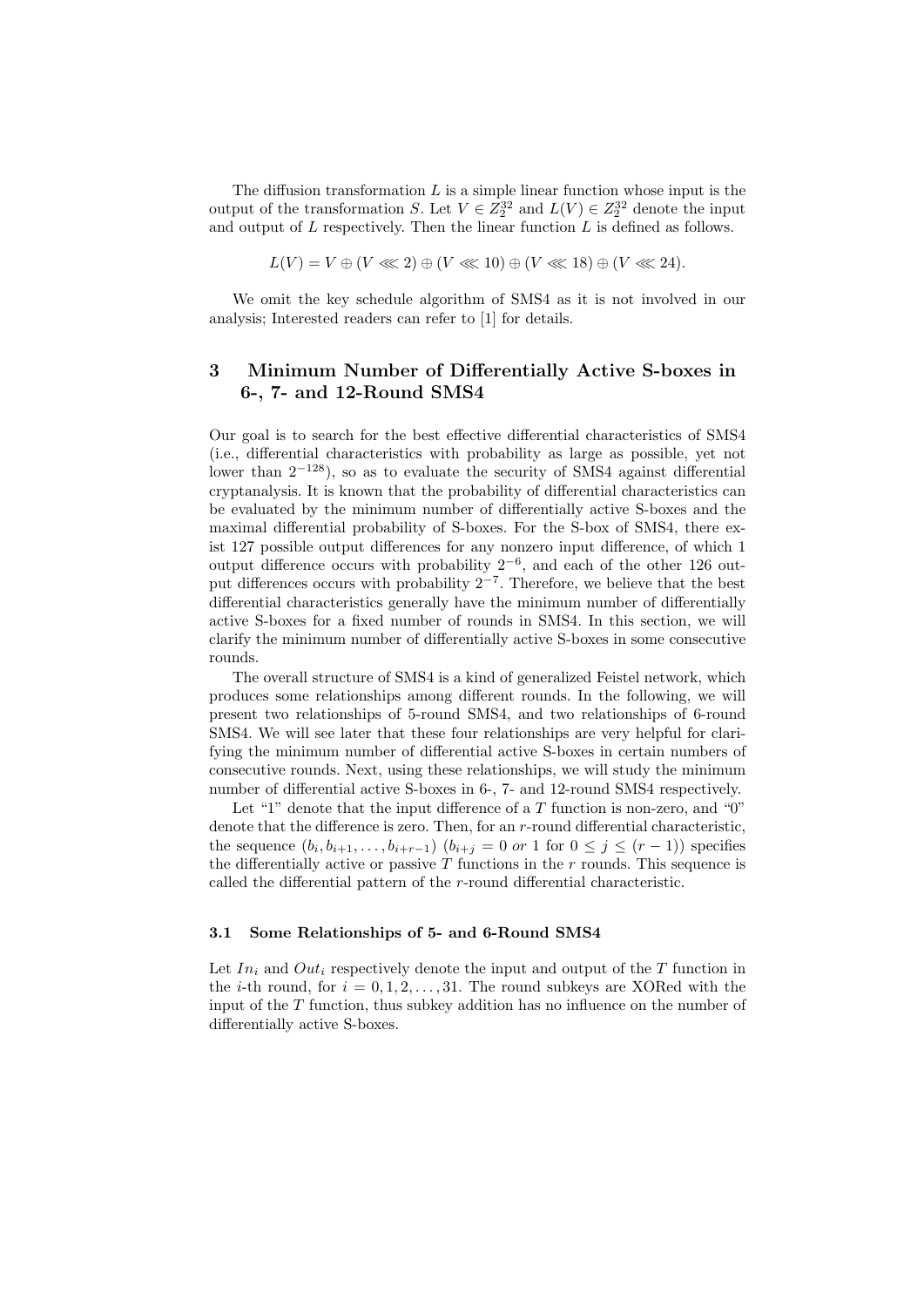**Theorem 1.** For any 5 consecutive rounds (from *i*-th round to  $(i+4)$ -th round), the following relationship holds:

$$
In_i \oplus In_{i+4} = Out_{i+1} \oplus Out_{i+2} \oplus Out_{i+3}.
$$

Proof. According to Fig.1, we have

$$
Out_{i+1} = X_{i+1} \oplus X_{i+5},
$$
  
\n
$$
Out_{i+2} = X_{i+2} \oplus X_{i+6},
$$
  
\n
$$
Out_{i+3} = X_{i+3} \oplus X_{i+7}.
$$

On the other hand, we have

$$
In_i \oplus In_{i+4} = X_{i+1} \oplus X_{i+2} \oplus X_{i+3} \oplus X_{i+5} \oplus X_{i+6} \oplus X_{i+7}.
$$

Thus, we have

$$
In_i \oplus In_{i+4} = Out_{i+1} \oplus Out_{i+2} \oplus Out_{i+3}.
$$

The following gives the definition of the branch number of L.

**Definition 1.** (Branch number [2]) The branch number of a function  $F: Z_2^{32} \to Z_2^{32}$  $Z_2^{32}$  is defined by

$$
\beta(F) = \min_{X \neq 0, X \in Z_2^{32}} (H_w(X) + H_w(F(X))).
$$

It is easy to see that  $\beta(F) \leq 5$ . For the linear transformation L of SMS4, the branch number reaches the maximum 5, which can be easily verified by a computer experiment.

**Theorem 2.** For any 5 consecutive rounds (from *i*-th round to  $(i+4)$ -th round), if  $\Delta In_i ⊕ \Delta In_{i+4} \neq 0$ , then there are at least five differentially active S-boxes in the 5 consecutive rounds.

*Proof.* According to Theorem 1 and the linearity of  $L$ , we know that

$$
\Delta In_i \oplus \Delta In_{i+4} = \Delta Out_{i+1} \oplus \Delta Out_{i+2} \oplus \Delta Out_{i+3}
$$
  
=  $L(L^{-1}(\Delta Out_{i+1}) \oplus L^{-1}(\Delta Out_{i+2}) \oplus L^{-1}(\Delta Out_{i+3}))$   
=  $L(\Delta L^{-1}(Out_{i+1}) \oplus \Delta L^{-1}(Out_{i+2}) \oplus \Delta L^{-1}(Out_{i+3})).$  (1)

Clearly  $H_w(\Delta In_i) = H_w(\Delta L^{-1}(Out_i)).$ According to the formula  $H_w(X) + H_w(Y) \ge H_w(X \oplus Y)$ , we have

$$
H_w(\Delta In_i) + H_w(\Delta In_{i+4})
$$
  
\n
$$
\geq H_w(\Delta In_i \oplus \Delta In_{i+4}).
$$
\n(2)

Similarly,

$$
H_w(\Delta In_{i+1}) + H_w(\Delta In_{i+2}) + H_w(\Delta In_{i+3})
$$
  
=  $H_w(\Delta L^{-1}(Out_{i+1})) + H_w(\Delta L^{-1}(Out_{i+2})) + H_w(\Delta L^{-1}(Out_{i+3}))$   
 $\geq H_w(\Delta L^{-1}(Out_{i+1}) \oplus \Delta L^{-1}(Out_{i+2}) \oplus \Delta L^{-1}(Out_{i+3}))).$  (3)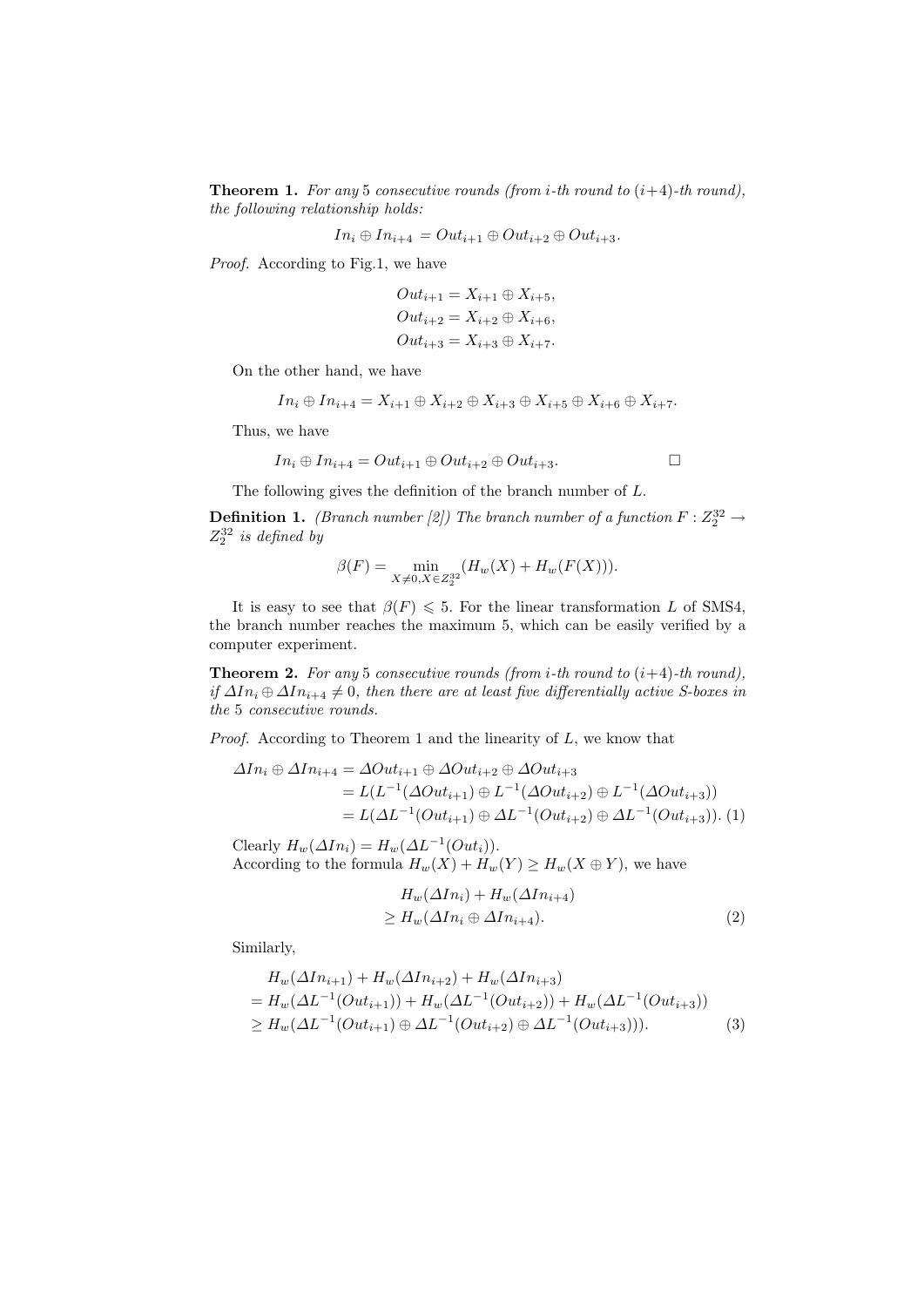The branch number of L is 5. If  $\Delta In_i \oplus \Delta In_{i+4} \neq 0$ , then we get the following result using the above 3 relationships:

$$
H_w(\Delta In_i) + H_w(\Delta In_{i+1}) + H_w(\Delta In_{i+2}) + H_w(\Delta In_{i+3}) + H_w(\Delta In_{i+4}) \ge 5. \quad \Box
$$

**Theorem 3.** For any 6 consecutive rounds (from *i*-th round to  $(i+5)$ -th round), if the *i*-th round and the  $(i + 1)$ -th round are both differentially passive, then the following relationship holds:

$$
\Delta In_{i+4} \oplus \Delta Out_{i+4} = \Delta In_{i+5}.
$$

Proof. The *i*-th round is differentially passive, we have

$$
\Delta X_{i+1} \oplus \Delta X_{i+2} \oplus \Delta X_{i+3} = 0.
$$

The  $(i + 1)$ -th round is also differentially passive, we have

$$
\Delta X_{i+2} \oplus \Delta X_{i+3} \oplus \Delta X_{i+4} = 0, \quad \Delta X_{i+1} = \Delta X_{i+5}.
$$

Then, we get  $\Delta X_{i+1} = \Delta X_{i+4} = \Delta X_{i+5}$ .

Since  $\Delta In_{i+4} = \Delta X_{i+5} \oplus \Delta X_{i+6} \oplus \Delta X_{i+7}$ , and also  $\Delta In_{i+5} = \Delta X_{i+6} \oplus \Delta X_{i+7}$  $\Delta X_{i+7} \oplus \Delta X_{i+8}$ , we can finally get

$$
\Delta In_{i+4} \oplus \Delta In_{i+5} = \Delta X_{i+5} \oplus \Delta X_{i+8}
$$
  
=  $\Delta X_{i+4} \oplus \Delta X_{i+8}$   
=  $\Delta Out_{i+4}$ .

**Corollary 1.** For any 6 consecutive rounds (from *i*-th round to  $(i+5)$ -th round), if the  $(i + 4)$ -th round and the  $(i + 5)$ -th round are both differentially passive, then the following relationship holds:

$$
\Delta In_{i+1} \oplus \Delta Out_{i+1} = \Delta In_i.
$$

We omit the proof, since it is similar in nature to Theorem 3.

#### 3.2 6 Rounds

There are  $2^6 = 64$  differential patterns for 6-round differential characteristics. Using Theorem 1, Theorem 3 and Corollary 1, we can easily know that 18 patterns are impossible. Then, there remain  $64 - 18 = 46$  possible patterns. Using Theorem 2, Theorem 3 and Corollary 1, we get the following results: there are at least 2 differentially active S-boxes for one pattern, at least 5 differentially active S-boxes for 12 patterns, and at least 6 differentially active S-boxes for 33 patterns. Table 1 gives the details, and we give two patterns for illustration below.

The first example is the 6-round pattern  $(0, 0, 0, 1, 1, 0)$ . Applying Theorem 3, we get that  $\Delta In_4 \oplus \Delta Out_4 = \Delta In_5 = 0$  which means  $\Delta In_4 = \Delta Out_4$ . Thus,  $T_4$  has at least 3 active S-boxes because the branch number of the linear transformation L is 5. On the other hand, we get that  $\Delta Out_4 = \Delta Out_3$  by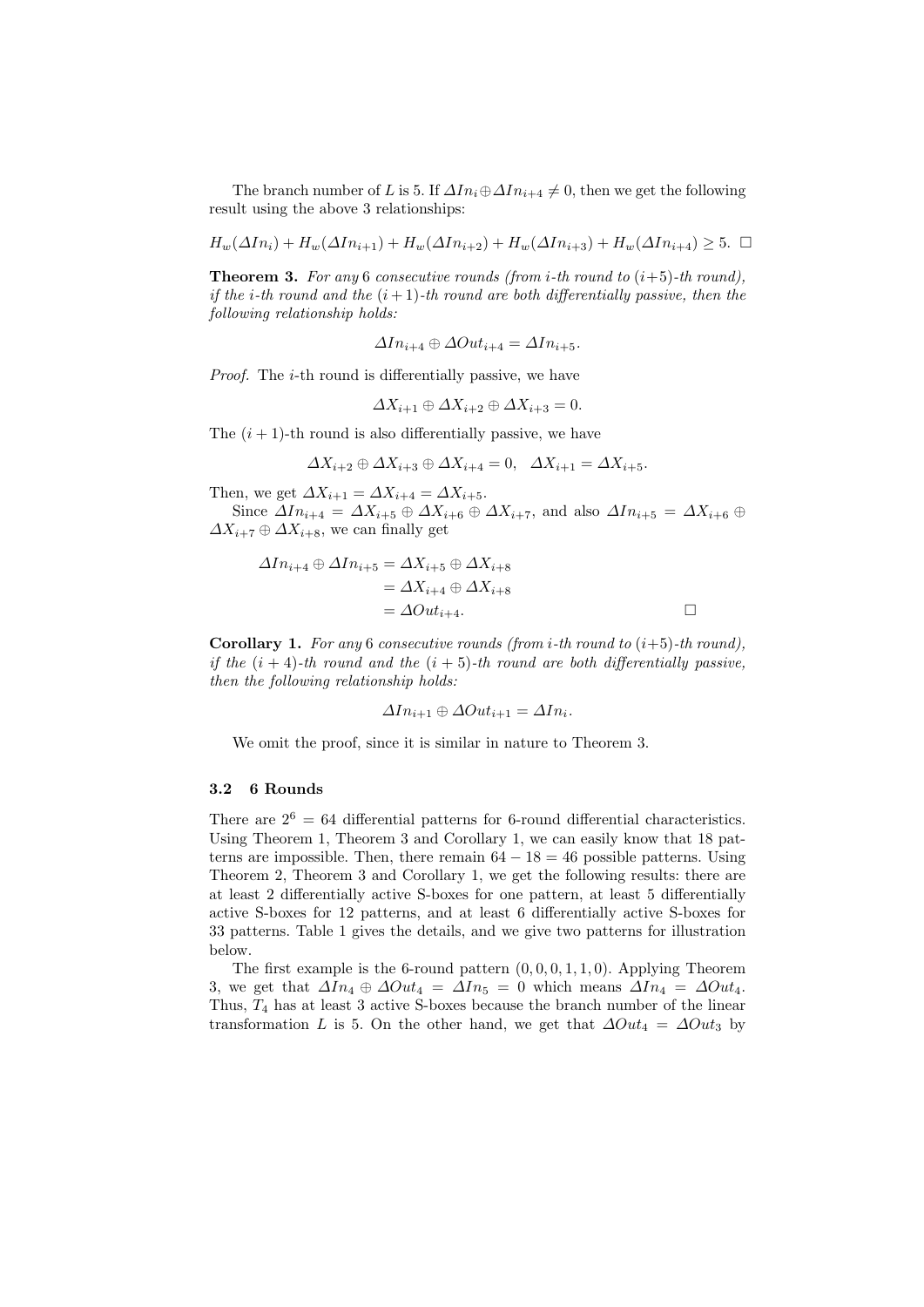| The number of Active S-boxes | Patterns                                                         |  |  |  |  |
|------------------------------|------------------------------------------------------------------|--|--|--|--|
| At least 2 active S-boxes    | (0,0,1,1,0,0)                                                    |  |  |  |  |
|                              | (0, 1, 0, 0, 1, 0),<br>(1,0,1,0,1,0),<br>(0, 1, 1, 0, 1, 0)      |  |  |  |  |
|                              | (1,0,0,1,1,0),<br>(0, 1, 0, 1, 1, 0),<br>(1,0,1,1,1,0)           |  |  |  |  |
| At least 5 active S-boxes    | $(0, 1, 1, 1, 1, 0), (0, 1, 0, 1, 0, 1),$<br>(0, 1, 1, 0, 0, 1)  |  |  |  |  |
|                              | (1, 1, 1, 0, 1, 1),<br>(0, 1, 1, 1, 0, 1),<br>(1, 1, 0, 1, 1, 1) |  |  |  |  |
|                              | $(0, 1, 1, 1, 0, 0), (0, 0, 1, 1, 1, 0),$<br>(1, 1, 0, 1, 1, 0)  |  |  |  |  |
|                              | $(0, 1, 1, 0, 0, 0), (1, 1, 1, 0, 0, 0),$<br>(0, 1, 0, 1, 0, 0)  |  |  |  |  |
| At least 6 active S-boxes    | $(1, 1, 0, 1, 0, 0), (1, 1, 1, 1, 0, 0),$<br>(1, 1, 0, 0, 1, 0)  |  |  |  |  |
|                              | (0,0,1,0,1,0), (1,1,1,0,1,0),<br>(0,0,0,1,1,0)                   |  |  |  |  |
|                              | $(1, 1, 1, 1, 1, 0), (1, 1, 0, 0, 0, 1),$<br>(1, 0, 1, 0, 0, 1)  |  |  |  |  |
|                              | $(1, 1, 1, 0, 0, 1), (1, 0, 0, 1, 0, 1),$<br>(1, 1, 0, 1, 0, 1)  |  |  |  |  |
|                              | (1,0,1,1,0,1), (1,1,1,1,0,1),<br>(1,0,0,0,1,1)                   |  |  |  |  |
|                              | $(0, 1, 0, 0, 1, 1), (1, 1, 0, 0, 1, 1),$<br>(0,0,1,0,1,1)       |  |  |  |  |
|                              | (1,0,1,0,1,1), (0,1,1,0,1,1),<br>(0, 0, 0, 1, 1, 1)              |  |  |  |  |
|                              | (1,0,0,1,1,1), (0,1,0,1,1,1),<br>(0, 0, 1, 1, 1, 1)              |  |  |  |  |
|                              | (1,0,1,1,1,1), (0,1,1,1,1,1),<br>(1, 1, 1, 1, 1, 1)              |  |  |  |  |
|                              | $(0, 0, 0, 0, 1, 1), (1, 0, 0, 0, 0, 0),$<br>(0, 1, 0, 0, 0, 0)  |  |  |  |  |
|                              | $(1, 1, 0, 0, 0, 0), (0, 0, 1, 0, 0, 0),$<br>(1,0,1,0,0,0)       |  |  |  |  |
| Impossible patterns          | $(0, 0, 0, 1, 0, 0), (1, 0, 0, 1, 0, 0),$<br>(1,0,1,1,0,0)       |  |  |  |  |
|                              | (0,0,0,0,1,0), (1,0,0,0,1,0),<br>(0,0,0,0,0,1)                   |  |  |  |  |
|                              | (1,0,0,0,0,1), (0,1,0,0,0,1),<br>(0,0,1,0,0,1)                   |  |  |  |  |
|                              | (0,0,0,1,0,1), (0,0,1,1,0,1),<br>(0,0,0,0,0,0)                   |  |  |  |  |

Table 1. The Number of Active S-boxes in 6-round Differential Patterns

applying Theorem 1 to the last 5 consecutive rounds, hence  $T_3$  also has at least 3 active S-boxes. Therefore, there are at least 6 active S-boxes in the pattern  $(0, 0, 0, 1, 1, 0).$ 

The second example is  $(0, 0, 1, 0, 0, 1)$ . We can deduce from Theorem 3 that  $\Delta In_4 \oplus \Delta Out_4 = \Delta In_5$ . However, both  $\Delta In_4$  and  $\Delta Out_4$  are zero, and  $\Delta In_5$  is non-zero. This is a contradiction. Therefore, the differential pattern  $(0, 0, 1, 0, 0, 1)$ is impossible.

## 3.3 7 Rounds

There are  $2^7 = 128$  differential patterns for 7-round differential characteristics. Examining them one by one by using the three theorems and Corollary 1, we find that 47 patterns are impossible, the other 81 patterns are possible. Among the 81 possible patterns, there are at least 5 differentially active S-boxes for 2 patterns (Table 3 lists the 2 patterns), and at least 6 differentially active S-boxes for 79 patterns. For each of the 2 patterns which have at least 5 differentially active S-boxes, we make experiments to search for optimal differential characteristics having the corresponding pattern. Our results show that there exist characteristics which have just 5 active S-boxes for each pattern. Here are the details: (1) For the first pattern, the number of differentially active S-boxes in each of the 7 rounds is  $3, 0, 0, 1, 1, 0, 0$  respectively, and the differential probability is  $2^{-33}$ ; (2)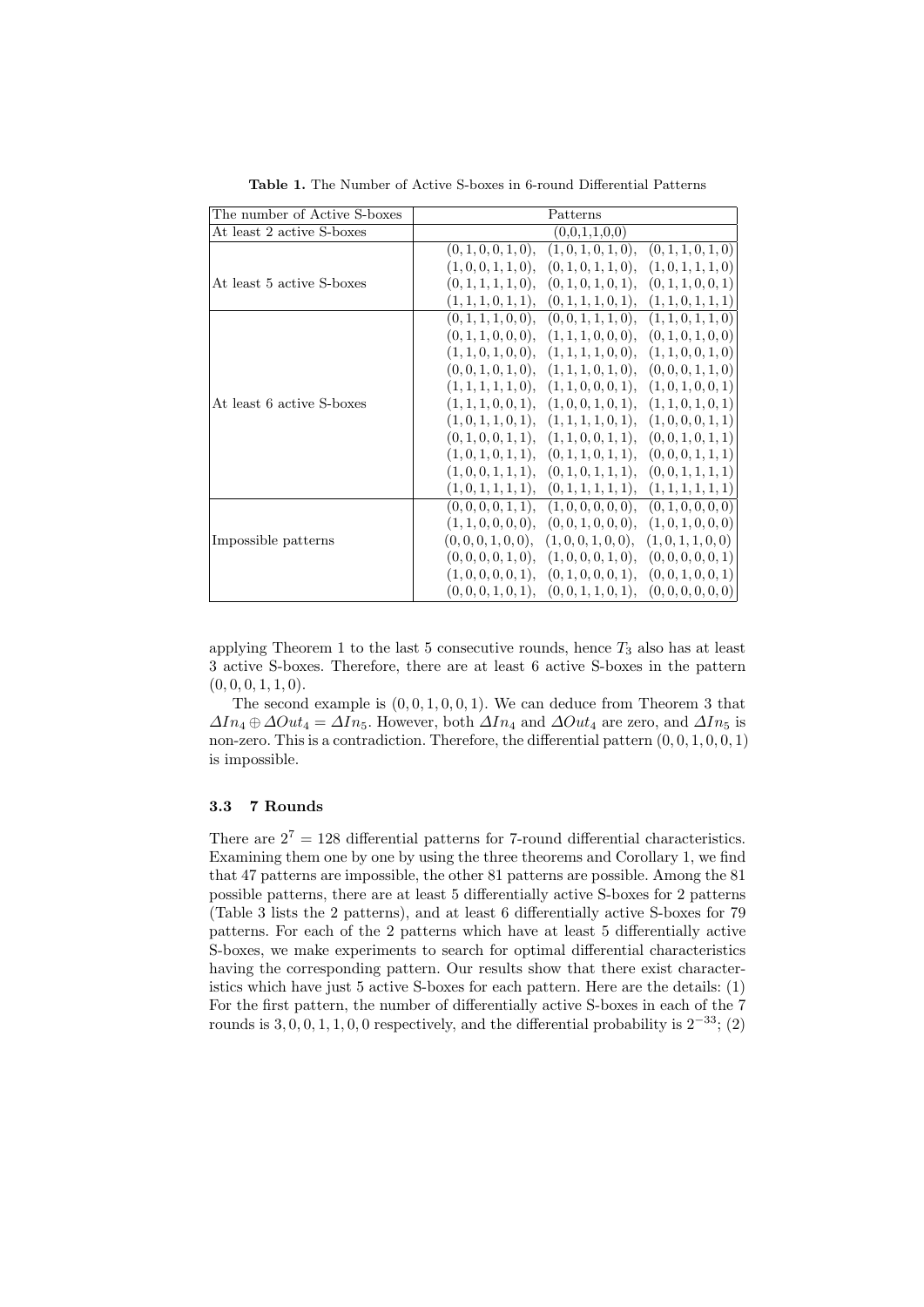For the second pattern, the number of differential active S-boxes in each of the 7 rounds is  $0, 0, 1, 1, 0, 0, 3$  respectively, and the differential probability is  $2^{-33}$ .

Table 2. 7-round Differential Patterns which can have 5 Active S-boxes

| Two Patterns          | The Optimal Probability |
|-----------------------|-------------------------|
| (1,0,0,1,1,0,0)       | $2^{\sim}$              |
| (0, 0, 1, 1, 0, 0, 1) | $2^{-33}$               |

#### 3.4 12 Rounds

There are  $2^{12} = 4096$  differential patterns for 12-round differential characteristics. A 12-round differential characteristic can be regarded as a concatenation of two 6-round differential characteristics, hence we can easily know that there are at least 7 differentially active S-boxes for the 12 rounds. After examining some possible 12-round differential patterns, we set our goal on the search for patterns which have at most 10 differentially active S-boxes (actually, there are at least 10 differentially active S-boxes in any effective 12-round differential characteristic, which will be shown below). Because of the symmetry of encryption and decryption of SMS4, we assume that there are at most 5 differentially active S-boxes in the first 6 rounds (if we reverse the round order of a pattern, we can get another pattern which has at most 5 differentially active S-boxes in the last 6 rounds). According to Table 1, there are 13 possible patterns for the first 6 rounds, there are 46 possible patterns for the last 6 rounds. Hence, we will only focus our attention on these  $13 \times 46 = 598$  possible patterns.

As we know, there are 18 impossible patterns for 6-round differential characteristics. For a 12-round differential pattern, if it includes an impossible 6-round pattern as a subsegment, then this 12-round differential pattern is also impossible. Using this property, we can easily get that 233 patterns are impossible by a computer experiment.

There are  $598-233=365$  possible patterns remaining. Examining them one by one by using the three theorems and Corollary 1, we find that all of the 365 patterns are possible. Here are the details: there are at least 10 differentially active S-boxes for 2 patterns, at least 11 differentially active S-boxes for 174 patterns, at least 12 differentially active S-boxes for 105 patterns, at least 13 differentially active S-boxes for 51 patterns, at least 14 differentially active Sboxes for 16 patterns, at least 15 differentially active S-boxes for 9 patterns, at least 16 differentially active S-boxes for 6 patterns, and at least 17 differentially active S-boxes for 2 patterns.

Take the 12-round differential pattern  $(1, 0, 0, 1, 1, 0, 0, 1, 0, 1, 0, 0)$  for example. Considering the two 6-round segments: one is  $(0, 0, 1, 0, 1, 0)$  (from 5th round to 10th round), the other is  $(0, 1, 0, 1, 0, 0)$  (from 6th round to 11th round). By applying Theorem 3 and Corollary 1 to the two segments respectively, we get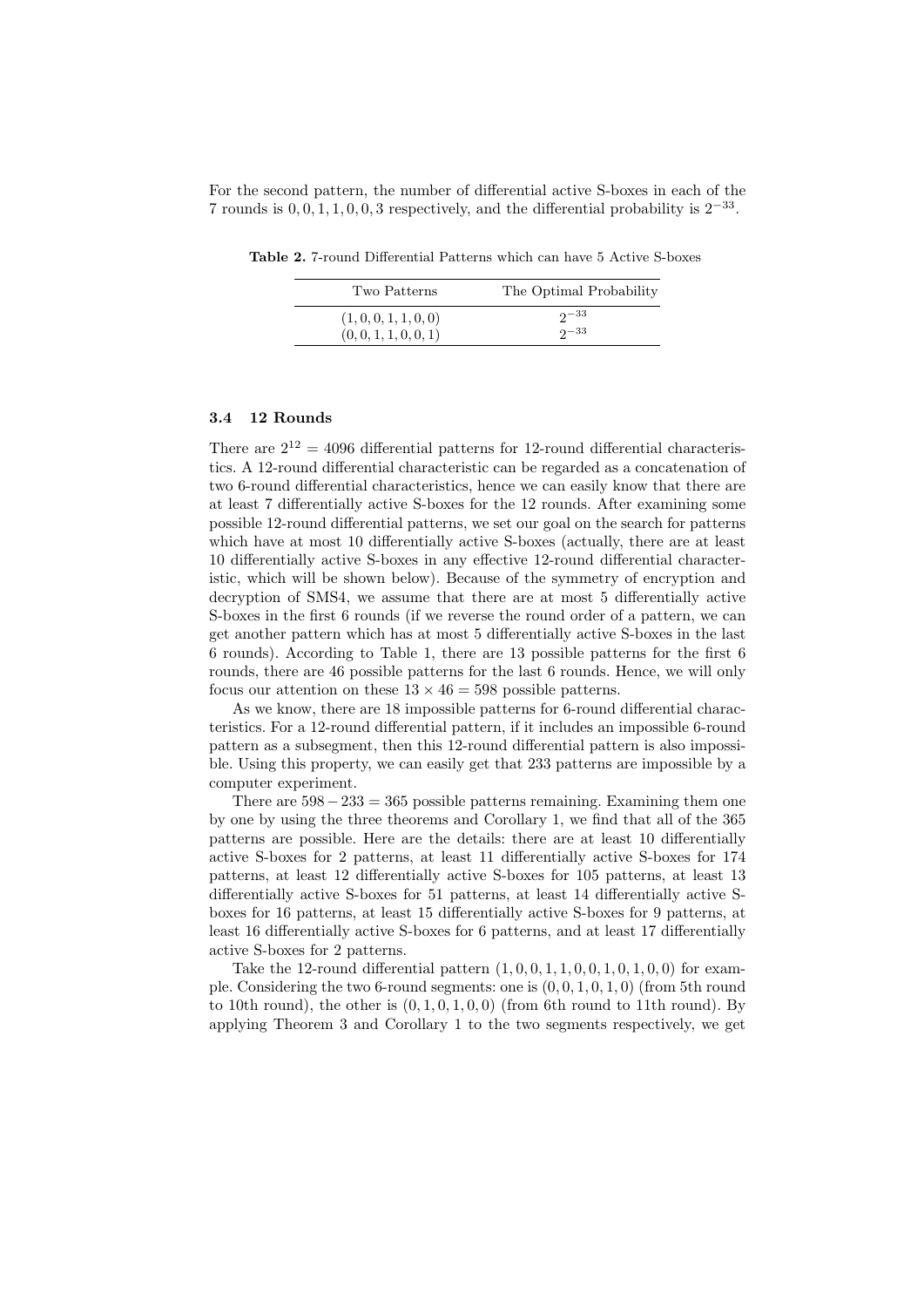that  $\Delta In_9 = \Delta Out_9$  and  $\Delta In_7 = \Delta Out_7$ . Thus, we can know that each of  $T_7$ and  $T_9$  has at least 3 active S-boxes. On the other hand, considering the two 5-round segments: one is  $(1, 0, 0, 1, 0)$  (from 4th round to 8th round), the other is  $(0, 0, 1, 1, 0)$  (from 1th round to 5th round), we can deduce from Theorem 1 that  $\Delta Out_7 = \Delta In_4$  and  $\Delta Out_4 = \Delta Out_3$ . Thus, we also get that each of  $T_4$ and  $T_3$  has at least 3 active S-boxes. Therefore, there are at least  $3 \times 4 + 1 = 13$ active S-boxes in this 12-round differential pattern.

By considering the reverse order of the 2 patterns which have at least 10 differentially active S-boxes, we arrive at the conclusion that there are only three 12-round patterns which can possibly have 10 differentially active S-boxes. Table 2 lists the three patterns. For each of the three patterns, we conducted experiments to search for optimal differential characteristics. And our results show that there exist some differential characteristics having just 10 active S-boxes for each pattern. Here are the details: (1) For the first pattern, the number of differentially active S-boxes in each of the  $12$  rounds is  $0, 0, 1, 1, 0, 0, 3, 3, 0, 0, 1, 1$ respectively, and the differential probability is  $2^{-67}$ ; (2) For the second pattern, the number of differentially active S-boxes in each of the 12 rounds is  $1, 1, 0, 0, 3, 3, 0, 0, 1, 1, 0, 0$  respectively, and the differential probability is  $2^{-67}$ ; (3) For the third pattern, the number of differentially active S-boxes in each of the 12 rounds is  $0, 1, 1, 0, 0, 3, 3, 0, 0, 1, 1, 0$  respectively, and the differential probability is  $2^{-68}$ .

Table 3. 12-round Differential Patterns which can have 10 Active S-boxes

| Three Patterns                       | The Optimal Probability |
|--------------------------------------|-------------------------|
| (0, 0, 1, 1, 0, 0, 1, 1, 0, 0, 1, 1) | $2^{-67}$               |
| (1, 1, 0, 0, 1, 1, 0, 0, 1, 1, 0, 0) | $2^{\sim 67}$           |
| (0, 1, 1, 0, 0, 1, 1, 0, 0, 1, 1, 0) | $2^{\sim 68}$           |

### 4 19-Round Differential Characteristics

In this section, we will present  $(2^7-1)^2 \approx 2^{14}$  19-round differential characteristics of SMS4, which are the best effective differential characteristics of SMS4 we have found. Among them, one with probability  $2^{-124}$ ,  $2 \times (2^7 - 1) = 254$  ones with probability  $2^{-125}$ , and all the other  $(2^7 - 1)^2 - 255$  ones with probability  $2^{-126}$ . In Section 5, we will present an attack on 23-round SMS4, which is based on these newly-found 19-round differential characteristics.

We can regard a 19-round differential characteristic as a concatenation of one 12-round and one 7-round differential characteristic. There are three 12-round differential patterns, each of them has 10 differentially active S-boxes (see Table 2). There are two 7-round differential patterns, each has 5 differentially active S-boxes (see Table 3). By fixing the first 12 rounds as one of the 3 patterns and the second 7 rounds as one of the 2 patterns, we get 6 different patterns.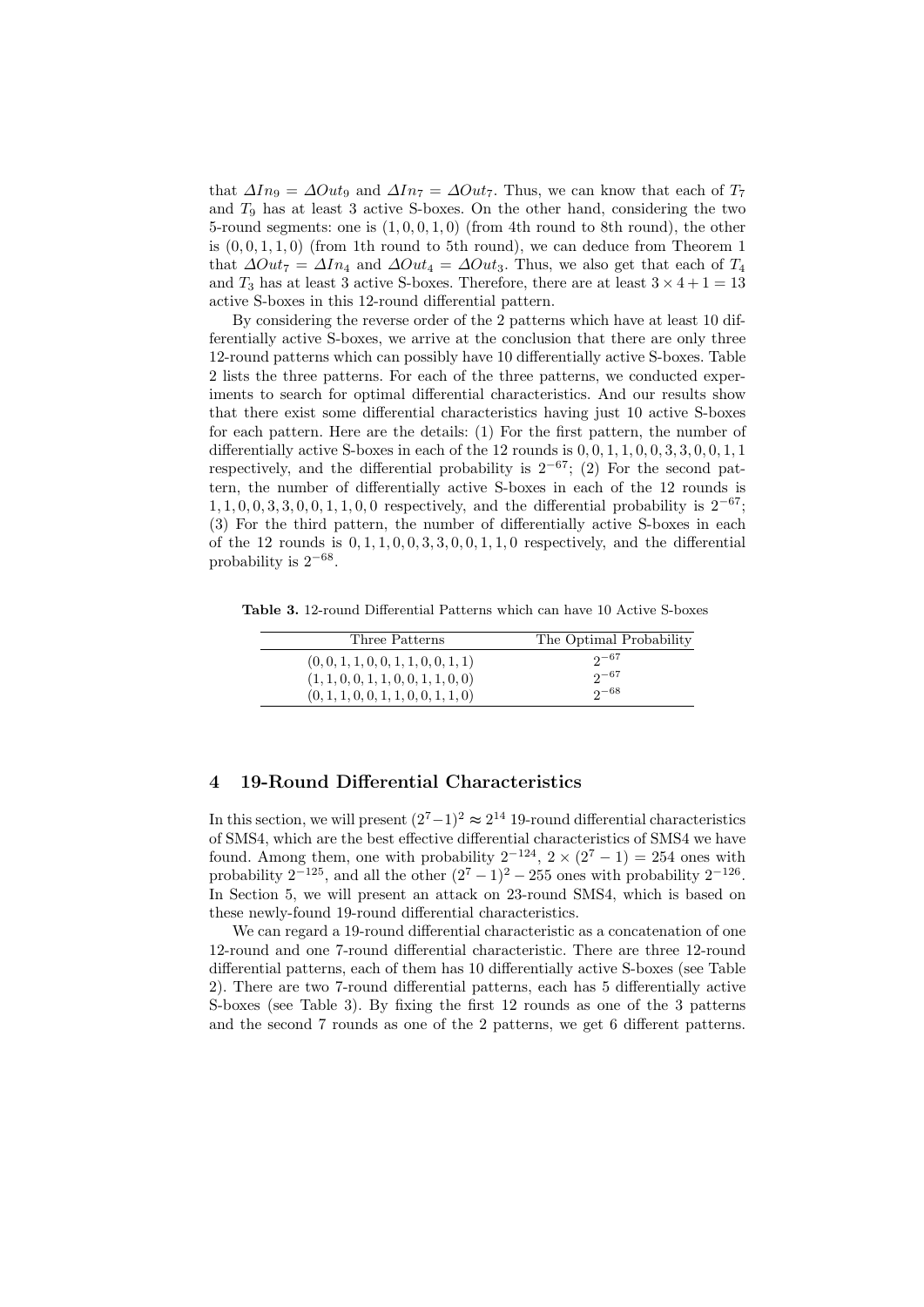Examining the 6 patterns one by one by using Theorem 3 and Corollary 1, we find that 3 patterns are impossible, and the other 3 patterns are possible, Table 4 lists the 3 possible patterns. By using the three Theorems and Corollary 1, we find that there are at least 18 differentially active S-boxes for the first pattern, and at least 19 differentially active S-boxes for the other two patterns.

Table 4. Some 19-round Differential Patterns which have at least 18/19 Active S-boxes

| The number of Active S-boxes | <b>Patterns</b>                                             |
|------------------------------|-------------------------------------------------------------|
| at least 18 Active S-boxes   | $(0, 0, 1, 1, 0, 0, 1, 1, 0, 0, 1, 1, 0, 0, 1, 1, 0, 0, 1)$ |
|                              | $(0, 0, 1, 1, 0, 0, 1, 1, 0, 0, 1, 1, 1, 0, 0, 1, 1, 0, 0)$ |
| at least 19 Active S-boxes   | $(0, 1, 1, 0, 0, 1, 1, 0, 0, 1, 1, 0, 0, 0, 1, 1, 0, 0, 1)$ |

| Round(i)       |         | $\Delta X_i$ $\Delta X_{i+1}$ $\Delta X_{i+2}$ $\Delta X_{i+3}$ |        |        | Prob.                     |
|----------------|---------|-----------------------------------------------------------------|--------|--------|---------------------------|
| $\overline{0}$ | $(a_0,$ | $a_1,$                                                          | $a_1,$ | $a_2)$ |                           |
| $\mathbf{1}$   | $(a_1,$ | $a_1,$                                                          | $a_2,$ | $a_3)$ | $2^{-14}/2^{-13}/2^{-12}$ |
| $\overline{2}$ | $(a_1,$ | $a_2,$                                                          | $a_3,$ | $a_1)$ | 1                         |
| 3              | $(a_2,$ | $a_3,$                                                          | $a_1,$ | $a_1)$ | 1                         |
| $\overline{4}$ | $(a_3,$ | $a_1,$                                                          | $a_1,$ | $a_4)$ | $2^{-14}$                 |
| $\mathbf 5$    | $(a_1,$ | $a_1,$                                                          | $a_4,$ | $a_5)$ | $2^{-14}$                 |
| 6              | $(a_1,$ | $a_4,$                                                          | $a_5,$ | $a_1)$ | 1                         |
| $\overline{7}$ | $(a_4,$ | $a_5,$                                                          | $a_1,$ | $a_1)$ | $\mathbf{1}$              |
| 8              | $(a_5,$ | $a_1,$                                                          | $a_1,$ | $a_5)$ | $2^{-14}$                 |
| 9              | $(a_1,$ | $a_1,$                                                          | $a_5,$ | $a_4)$ | $2^{-14}$                 |
| 10             | $(a_1,$ | $a_5,$                                                          | $a_4,$ | $a_1)$ | $\mathbf{1}$              |
| 11             | $(a_5,$ | $a_4,$                                                          | $a_1,$ | $a_1)$ | $\mathbf{1}$              |
| 12             | $(a_4,$ | $a_1,$                                                          | $a_1,$ | $a_3)$ | $2^{-14}$                 |
| 13             | $(a_1,$ | $a_1,$                                                          | $a_3,$ | $a_2)$ | $2^{-14}$                 |
| 14             | $(a_1,$ | $a_3,$                                                          | $a_2,$ | $a_1)$ | 1                         |
| 15             | $(a_3,$ | $a_2,$                                                          | $a_1,$ | $a_1)$ | $\mathbf{1}$              |
| 16             | $(a_2,$ | $a_1,$                                                          | $a_1,$ | $a_6)$ | $2^{-14}$                 |
| 17             | $(a_1,$ | $a_1,$                                                          | $a_6,$ | $a_7)$ | $2^{-14}$                 |
| 18             | $(a_1,$ | $a_6,$                                                          | $a_7,$ | $a_1)$ | $\mathbf{1}$              |
| 19             | $(a_6,$ | a <sub>7</sub> ,                                                | $a_1,$ | $a_1)$ | 1                         |

Table 5. A Family of 19-round Differential Characteristics

For the first pattern in Table 4, we make an experiment to search for optimal differential characteristics satisfying this pattern. We finally obtain  $(2^7 - 1)^2 \approx$  $2^{14}$  19-round differential characteristics, each one with 18 active S-boxes. Let  $a_1 = 0x f3 f30033$ ,  $a_2 = 0x f3000030$ ,  $a_3 = 0x00 f30003$ ,  $a_4 = 0x00cf0033$ ,  $a_5 = 0xf33c0000, a_6 = 0x3f0000cf, a_7 = 0xccf300fc.$  Define  $DiffSet = \{x \in$  $Z_2^{32}|Prob_T(a_2 \to x) \neq 0\},\$  there are  $127^2 \approx 2^{14}$  elements in  $DiffSet.$  Define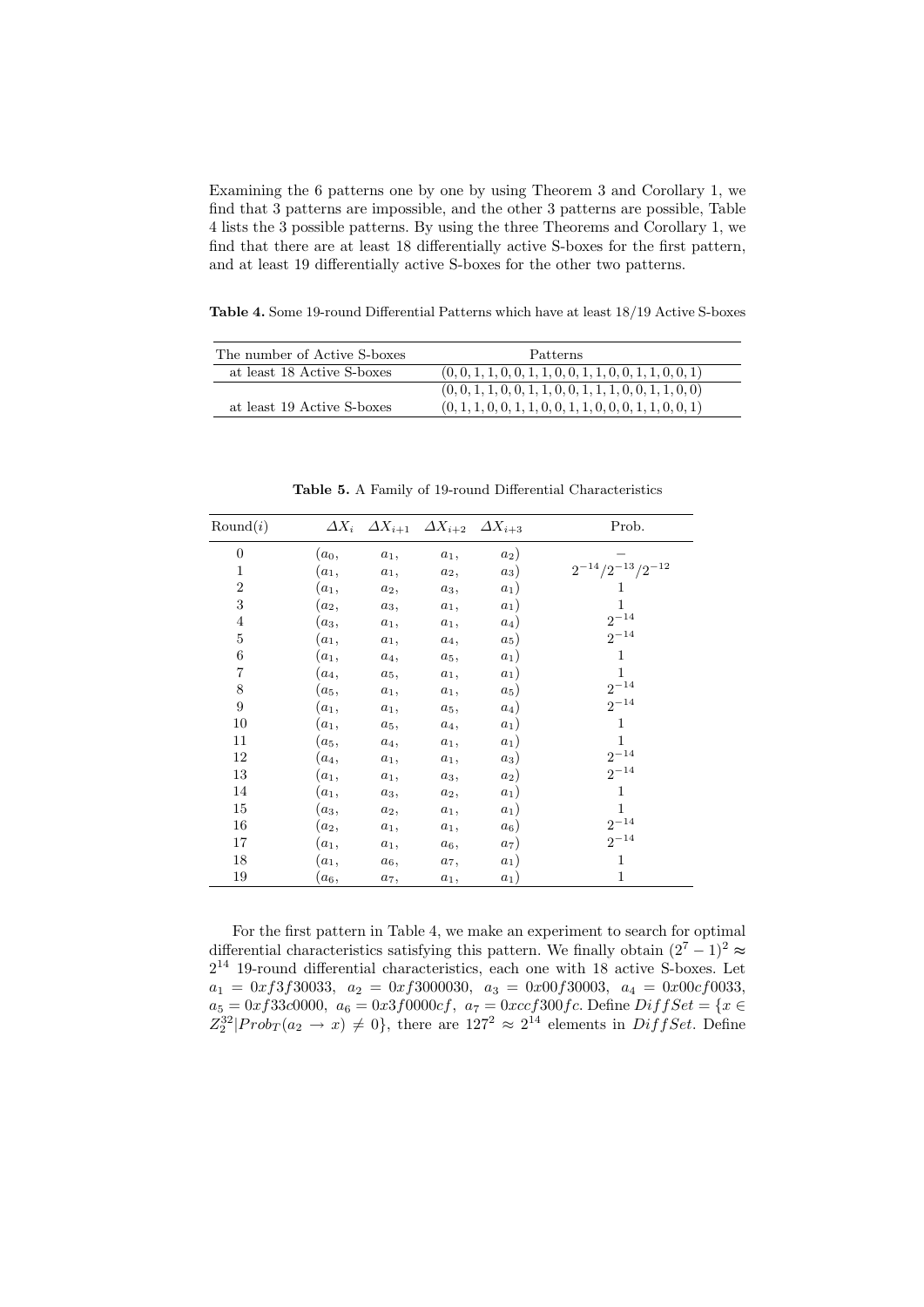$\Omega = \{y \in \mathbb{Z}_2^{32} | y = x \oplus a_3, x \in \text{DiffSet}\}.$  Table 5 illustrates the family of about  $2^{14}$  19-round differential characteristics in detail, where  $a_0 \in \Omega$ ,  $(a_0, a_1, a_1, a_2)$  is the input difference and  $(a_6, a_7, a_1, a_1)$  is the output difference. There exists one element which satisfies  $Prob_T(a_2 \rightarrow x) = 2^{-12}$ , this element corresponds to a 19round differential characteristic with probability  $2^{-124}$ . There exist  $2 \times (2^7-1) =$ 254 elements which satisfies  $Prob_T(a_2 \rightarrow x) = 2^{-13}$ , these elements correspond to some 19-round differential characteristics with probability  $2^{-125}$ . All the other  $(2<sup>7</sup> - 1)<sup>2</sup> - 255$  elements correspond to 19-round differential characteristics with probability  $2^{-126}$ .

#### 5 Differential Cryptanalysis of 23-Round SMS4

In this section, we will present a differential attack on 23-round SMS4 using the 19-round differential characteristics illustrated in Table 5.

We apply the 19-round differential characteristics to Rounds  $0 \sim 18$ . If the output difference of Round 18 is  $(a_6, a_7, a_1, a_1)$ , then the input difference of the T function in Round 19 equals  $a_7$ . For the S-box of SMS4, there are 127 possible output differences for any nonzero input difference, thus the output difference of the T function in Round 19 has only about  $2^{7*3} = 2^{21}$  possible values. Let  $\Lambda$ denote the set of these  $2^{21}$  possible values. Then, the output differences of the following four rounds (Rounds 19-22) must belong to  $(a_7, a_1, a_1, \Lambda)$ ,  $(a_1, a_1, \Lambda, *)$ ,  $(a_1, \Lambda, *, *),$  and  $(\Lambda, *, *, *)$  respectively, where  $*$  denotes an unknown word, as illustrated in Figure 2.

We need to choose plaintext pairs with difference  $(a_0, a_1, a_1, a_2)$ , where  $a_0 \in$  $\Omega$ . There are about  $2^{14}$  possible values of  $a_0$ . Generate two pools  $S_1$  and  $S_2$  of 2 <sup>32</sup> plaintexts each:

$$
S_1 = (x, const_1, const_2, const_3)
$$
  
\n
$$
S_2 = (y, const_1 \oplus a_1, const_2 \oplus a_1, const_3 \oplus a_2)
$$

where  $const_1, const_2, const_3$  are 3 fixed words, x and y take all  $2^{32}$  possible values respectively. We call the pair  $(S_1, S_2)$  a structure. One structure includes  $2^{33}$  different plaintexts, and can produce about  $2^{32} \times 2^{32} \times \frac{2^{14}}{2^{32}}$  $\frac{2^{14}}{2^{32}} = 2^{46}$  candidate plaintext pairs.

### 5.1 Attack Procedure

- 1. Select m structures, then we can get about  $m \times 2^{46}$  plaintext pairs using  $m \times 2^{33}$  plaintexts.
- 2. For each plaintext pair  $(P, P^*)$ , compute the difference of the corresponding ciphertext pair  $(C, C^*)$ , and check if the first word of the ciphertext difference belongs to the set  $\Lambda$ . If this is not the case, discard the pair. After this test, about  $m \times 2^{46} \times \frac{2^{21}}{232}$  $\frac{2^{21}}{2^{32}} = m \times 2^{35}$  pairs are expected remain.
- 3. For every guess of the 0th byte of  $RK_{22}$ , i.e.,  $RK_{22,0}$ , do as follows: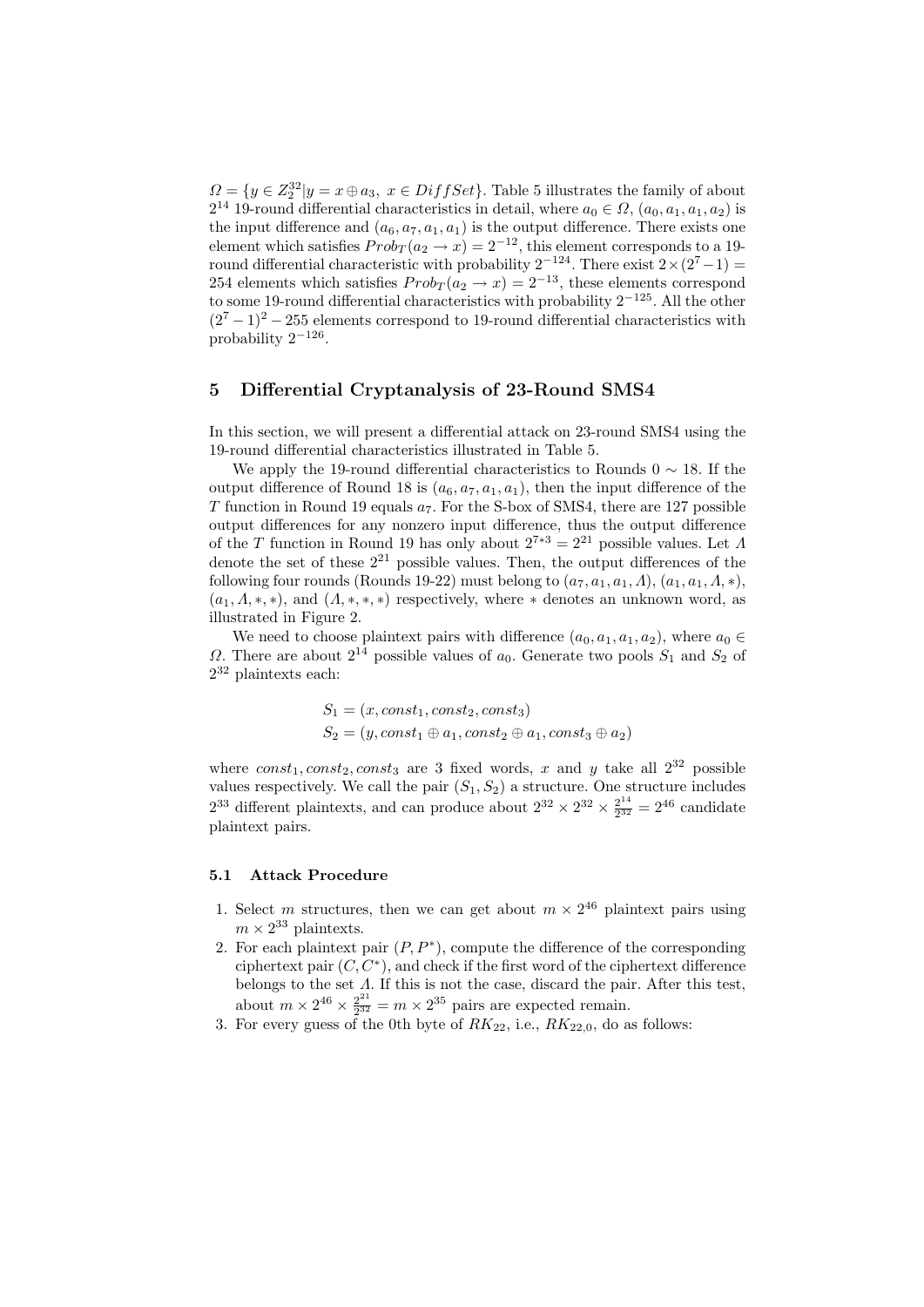

Fig. 2. Differential Cryptanalysis of 23-round SMS4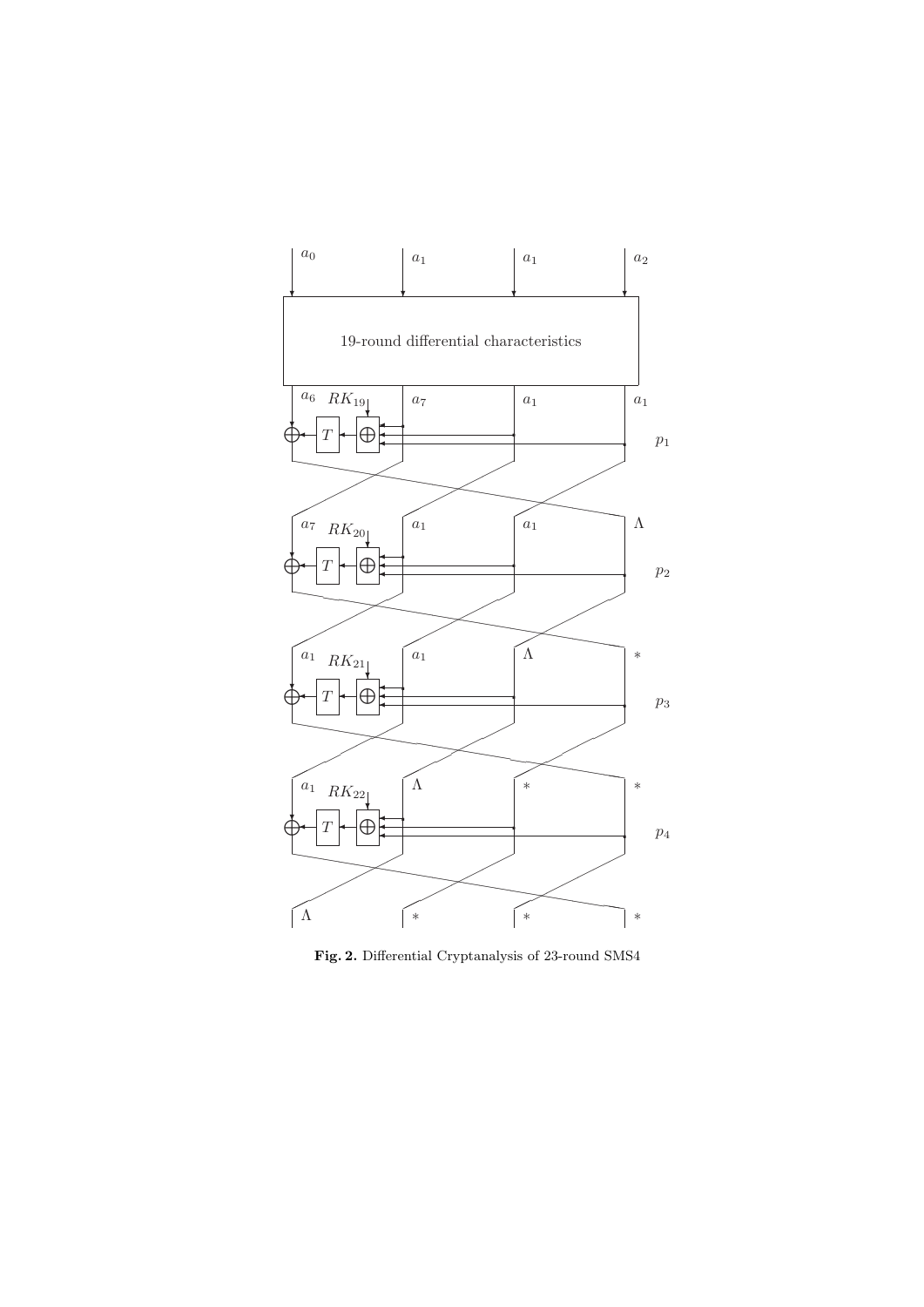- (a) For each remaining ciphertext pair  $(C, C^*)$ , let  $C = (Y_0, Y_1, Y_2, Y_3) \in$  $(Z_2^{32})^4$ ,  $C^* = (Y_0^*, Y_1^*, Y_2^*, Y_3^*) \in (Z_2^{32})^4$ , partially decrypt to get the output difference of the 0th Sbox in Round 22:  $\gamma = \text{Sbox}((Y_0 \oplus Y_1 \oplus Y_2))$  $(Y_2)_0 \oplus RK_{22,0}) \oplus Sbox((Y_0^* \oplus Y_1^* \oplus Y_2^*)_0 \oplus RK_{22,0}),$  and compute  $\delta =$  $(L^{-1}(Y_3 \oplus Y_3^* \oplus a_1))_0$ . If  $RK_{22,0}$  is guessed correctly, then we must have  $\gamma = \delta$  for right pairs. If not, discard the pair. After this test, about  $m \times 2^{35} \times 2^{-8} = m \times 2^{27}$  ciphertext pairs are expected to remain.
- (b) For each of the other 3 bytes of  $RK_{22}$ , each of the 4 bytes of  $RK_{21}$ and each of the 4 bytes of  $RK_{20}$ , continue making a guess, then compute  $\gamma$  and  $\delta$  with the guessed value. Similar to Step 3(a), discard the disqualified ciphertext pairs in each step. After these tests, about  $m \times 2^{27} \times 2^{-11 \times 8} = m \times 2^{-61}$  ciphertext pairs are expected to remain.
- (c) Guess  $RK_{19,0}$ , do similarly as in Step 3(a). A probability of about  $\frac{1}{2}$ pairs are already discarded because of the selection of the set  $\Lambda$ . Hence, after this test, about  $m \times 2^{-61} \times 2^{-7} = m \times 2^{-68}$  ciphertext pairs are expected to remain.
- (d) For each of the other three bytes of  $RK_{19}$ , make a guess and do similarly as Step 3(a). After these tests, about  $m \times 2^{-68} \times 2^{-3 \times 7} = m \times 2^{-89}$ ciphertext pairs are expected to remain.
- 4. Output the 128-bit subkey guess  $RK_{22}$ ,  $RK_{21}$ ,  $RK_{20}$ ,  $RK_{19}$  as the correct subkey, if it has maximal number of remaining pairs after Step 3(d).

#### 5.2 Analysis of the Attack

For most of the 19-round differential characteristics in Table 5, the probability is  $2^{-126}$ . For all the other 19-round differential characteristics in Table 5, the probability is larger than  $2^{-126}$ . Thus, from the attacker's point of view, we can assume that the probability of each of the differential characteristics is  $2^{-126}$  for simplicity.

It is expected that there remain about  $m \cdot 2^{46} \cdot 2^{-126} = m \cdot 2^{-80}$  right pairs for the correct key. However, for the wrong subkey guesses, the expected number of remaining pairs after Step 3(d) is about  $m \cdot 2^{-89}$ . In the analysis that follows, we exploit the concept of "signal-to-noise ratio" introduced by Biham and Shamir in [3] to choose an appropriate value of  $m$  to make the differential attack succeed with high probability.

The signal-to-noise ratio is defined as the proportion of the probability of the right key being suggested by a right pair to the probability of a random key being suggested by a random pair with the initial difference. According to [3], the signal-to-noise ratio can be computed by the following formula:

$$
S/N = \frac{2^k \times p}{\alpha \times \beta}
$$

where  $k$  is the number of guessed key bits,  $p$  is the probability of the differential characteristic,  $\alpha$  is the average number of keys suggested by a counted pair, and  $\beta$  is the ratio of the counted pairs to all pairs (both counted and discarded).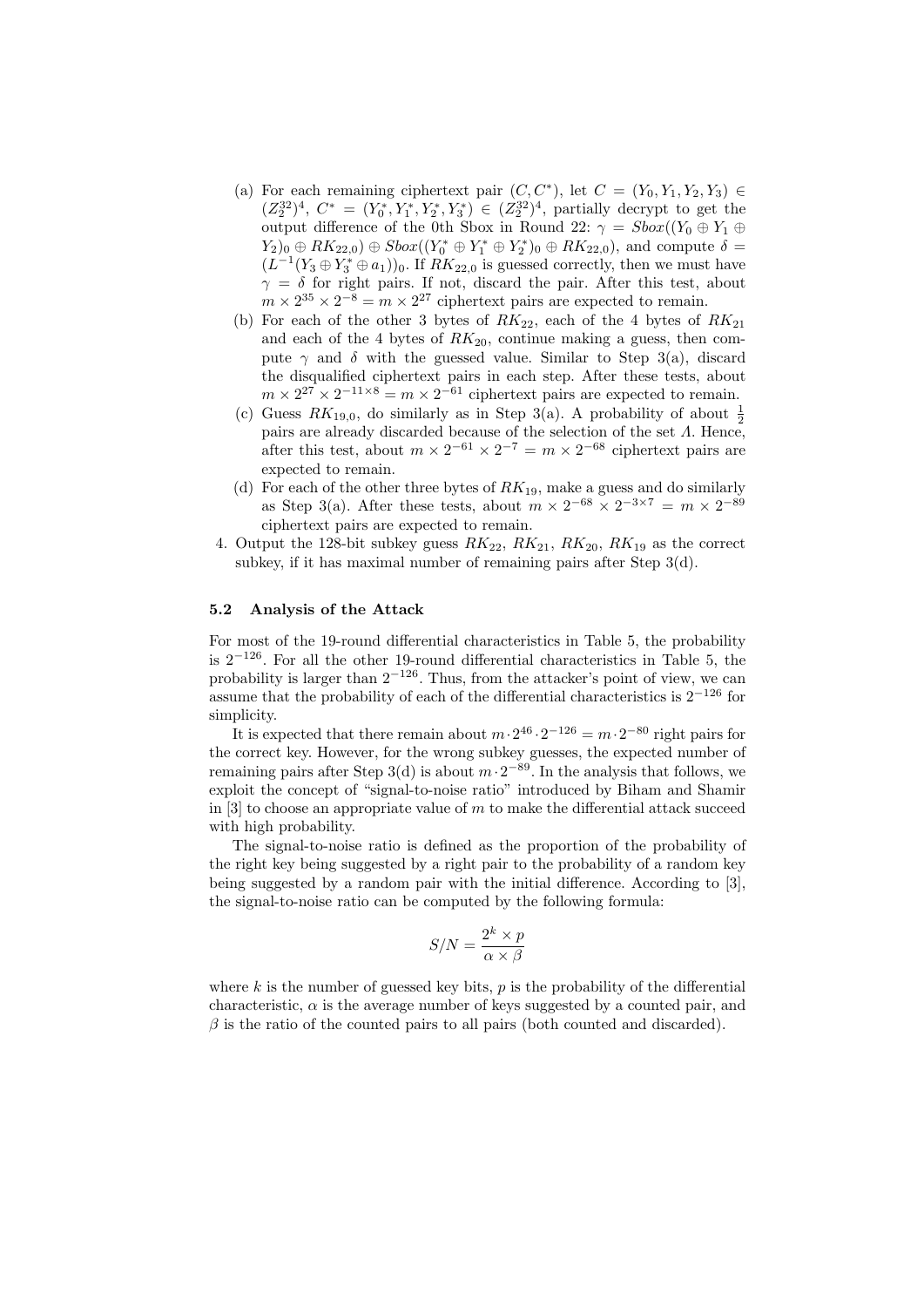In the above attack, we have guessed 128 subkey bits, and we assume the probability of each of the differential characteristics is  $2^{-126}$ . For every test in Step 3, there are  $2^{32}$  possible key guesses and a counted pair needs to satisfy a 32-bit condition, thus  $\alpha = 1$ . In Step 2, a 11-bit condition is used to discard the pairs, thus  $\beta = 2^{-11}$ . Therefore, the signal-to-noise ratio of the above attack is  $2^{128} \cdot 2^{-126}/2^{-11} = 2^{13}$ . According to the suggestions of Biham and Shamir in [3], about  $3 \sim 4$  right pairs are needed to mount a successful differential attack when  $S/N = 2^{13}$ .

Therefore, we choose  $m = 2^{82}$ , the expectation of the remaining ciphertext pairs is about 2<sup>−</sup><sup>7</sup> for a wrong key guess, and the expectation of the remaining ciphertext pairs is about 4 for the right key guess.

The attack requires  $m \cdot 2^{32+1} = 2^{115}$  chosen plaintexts in all.

The time complexity is dominated by Step  $3(a)$  -  $3(d)$ . In Step  $3(a)$ ,  $2^{117}$ ciphertext pairs are treated with  $2^8$  subkey candidates for  $K_{22,0}$ , so the time complexity is about  $2^{117+8+1} \times \frac{1}{23} \times \frac{1}{4} \approx 2^{119.5}$  23-round SMS4 encryptions. Similarly, the time complexity of Step  $3(b)$  is about  $2^{119.5} \times 11$ , the time complexity of Step  $3(c)$  is about  $2^{119.5}$ , and the time complexity of Step  $3(d)$  is about  $(2^{14+112+1}+2^{7+120+1}+2^{128+1}) \times \frac{1}{23} \times \frac{1}{4} \approx 2^{123.3}$ . Hence, the total time complexity is about  $2^{124.3}$  23-round SMS4 encryptions.

#### 6 Summary

In this paper, we firstly give a clarification for the minimum number of differentially active S-boxes in 6-, 7- and 12-round SMS4 respectively. The key point is the utility of four relationships for 5- and 6-round SMS4. These relationships concern the input difference and the output difference of the  $T$  functions in different rounds, and result from the structure of SMS4 (i.e., the special 4-branch generalized Feistel network of its overall structure and the SP network of the T functions). Then, we present a family of effective 19-round distinguishers on SMS4 (the previous best distinguishers can only reach 18 rounds), which leads to a differential attack on 23-round SMS4. Our attack is the best known attack on SMS4 so far. Table 6 summarizes our attack along with the previously known ones on reduced-round SMS4.

### Acknowledgment

We would like to thank anonymous referees for their helpful comments and suggestions. The research presented in this paper is supported by the National Natural Science Foundation of China (No.60873259); the National Natural Science Foundation of China (No.60903212); the National High-Tech Research and Development 863 Plan of China (No.2007AA01Z470).

## References

1. Specification of SMS4, Block Cipher for WLAN Products – SMS4 (in Chinese), http://www.oscca.gov.cn/UpFile/200621016423197990.pdf.